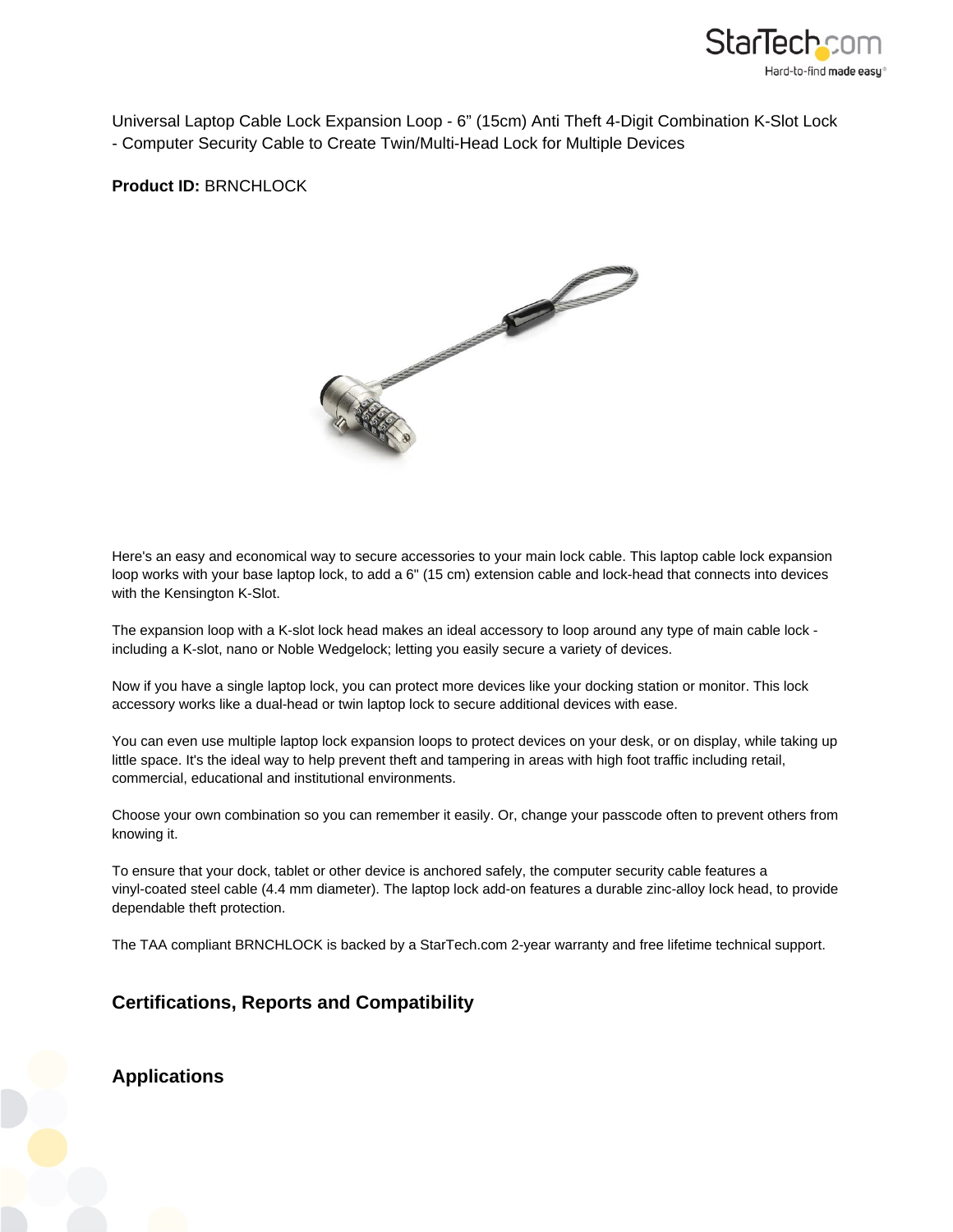

- Ideal for a wide range of retail, commercial, educational and institutional environments
- Secure multiple devices on hotel counters, corporate lobbies, product displays, or other public areas

## **Features**

• SCALABLE SECURITY: Create a twin/dual or multi-head lock by positioning this expansion loop anywhere on any laptop cable lock (i.e.. LTLOCK4D or LTLOCKKEY not incl) to secure your workstation devices

• ADD TO ANY BRAND OF CABLE LOCK: Add this universal K-Slot lock attachment to any existing cable lock (loop fits over K-Slot, Nano & Wedge lock heads) to secure computers, monitors & docking stations

• ADDITIONAL LOCK HEAD: 6" (15cm) Anti-theft cut-resistant vinyl-coated steel security cable (4.4mm thick); combination lock w/ 4-digit resettable code; compatible w/ Kensington Style Slots (K-Slots)

• THOUGHTFUL DESIGN: Lock head is 20mm in dia. w/ lock tip that is positioned for alignment w/ the computer lock slot when ultrathin devices lay flat; Includes bumper spacers

• INVESTMENT PROTECTION: Protect your investment in IT devices (incl latest StarTech.com Docks) compatible w/ the Kensington lock slot by adding this expansion loop lock to the laptop cable lock

| <b>Hardware</b>                               |                      |                                                                                                                                                               |
|-----------------------------------------------|----------------------|---------------------------------------------------------------------------------------------------------------------------------------------------------------|
|                                               | Warranty             | 2 Years                                                                                                                                                       |
|                                               | Compatible Lock Slot | Kensington Standard Slot (K-Slot)                                                                                                                             |
|                                               |                      | Kensington Standard Slot (K-Slot)                                                                                                                             |
| <b>Special Notes /</b><br><b>Requirements</b> |                      |                                                                                                                                                               |
|                                               | <b>Note</b>          | This locking cable works with devices with the industry-standard<br>Kensington lock slot (K-Slot). It does not work with devices with the<br>wedge lock slot. |
| <b>Physical</b><br><b>Characteristics</b>     |                      |                                                                                                                                                               |
|                                               | Color                | Silver & Black                                                                                                                                                |
|                                               | Material             | Zinc Alloy                                                                                                                                                    |
|                                               | Product Length       | 8.1 in [20.5 cm]                                                                                                                                              |
|                                               | <b>Product Width</b> | 2.2 in [55.3 mm]                                                                                                                                              |
|                                               | Product Height       | 0.8 in [20.0 mm]                                                                                                                                              |
|                                               | Weight of Product    | 2.4 oz [68.0 g]                                                                                                                                               |